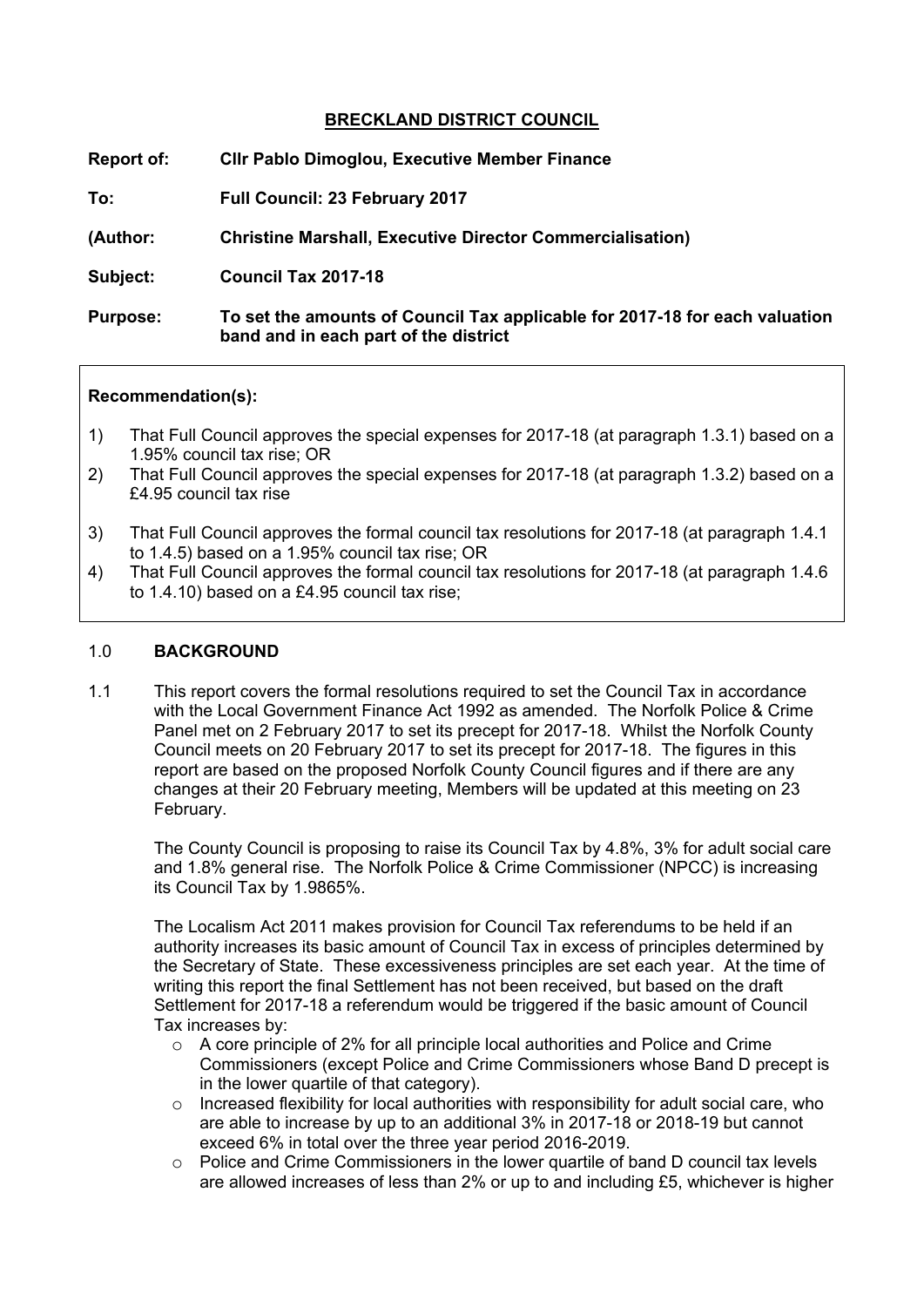- $\circ$  Increases of less than 2% or up to and including £5, whichever is higher, for shire districts. Breckland Council fit in this category.
- o Local precepting authorities (i.e. Parish Councils) are not subject to Council Tax referendums in 2017-18 (however this could be applied to larger towns and parishes in future years as it formed part of the Government consultation in summer 2016)

None of the precepting authorities are setting a Council Tax level that would require a referendum.

#### **Budget**

- 1.2 The budget was presented to Cabinet on 7 February 2017 with a recommendation to Full Council on 23 February 2017, setting the band D Council Tax at:
	- o £75.42 for the year, a 1.95% increase on a Band D property compared to 2016-17; or
	- o £78.93 for the year, a £4.95 increase on a Band D property compared to 2016-17; or
	- $\circ$  An alternative value

The Council Tax resolutions below are based on the Breckland budget figures plus the amounts requested by other precepting authorities.

#### **Special Expenses**

1.3 It is proposed that the amounts to be charged as a Special Expense for the provision of the public footway lighting service are as follows:

#### 1.3.1 Either:

| At a Council Tax Rise of 1.95% |              |               |  |  |
|--------------------------------|--------------|---------------|--|--|
|                                | <b>Total</b> | <b>Band D</b> |  |  |
| Dereham                        | £9,074.85    | £1.65         |  |  |
| <b>Thetford</b>                | £41,533.47   | £6.65         |  |  |
| Watton                         | £14,444.29   | £5.87         |  |  |

#### 1.3.2 Or:

| At a Council Tax Rise of £4.95 |              |               |  |  |
|--------------------------------|--------------|---------------|--|--|
|                                | <b>Total</b> | <b>Band D</b> |  |  |
| Dereham                        | £8,824.98    | £1.60         |  |  |
| <b>Thetford</b>                | £41,234.98   | £6.61         |  |  |
| Watton                         | £14,186.43   | £5 77         |  |  |

The costs of the public footway lighting services applicable to Attleborough and Swaffham are charged directly to the respective town councils and other parishes take direct responsibility for their public lighting arrangements.

## **Council Tax Resolutions**

### **At a 1.95% council tax rise:**

1.4.1 It is to be noted that on 23 February 2017 the Council has calculated: -

a) the Council Tax Base 2017-18 for the whole Council area as 41,991.1 (item T in the regulations made under Section 33(5) of the Local Government Finance Act 1992, as amended) and

b) for dwellings in those parts of its area to which a Parish precept relates as in the attached *Appendix A*.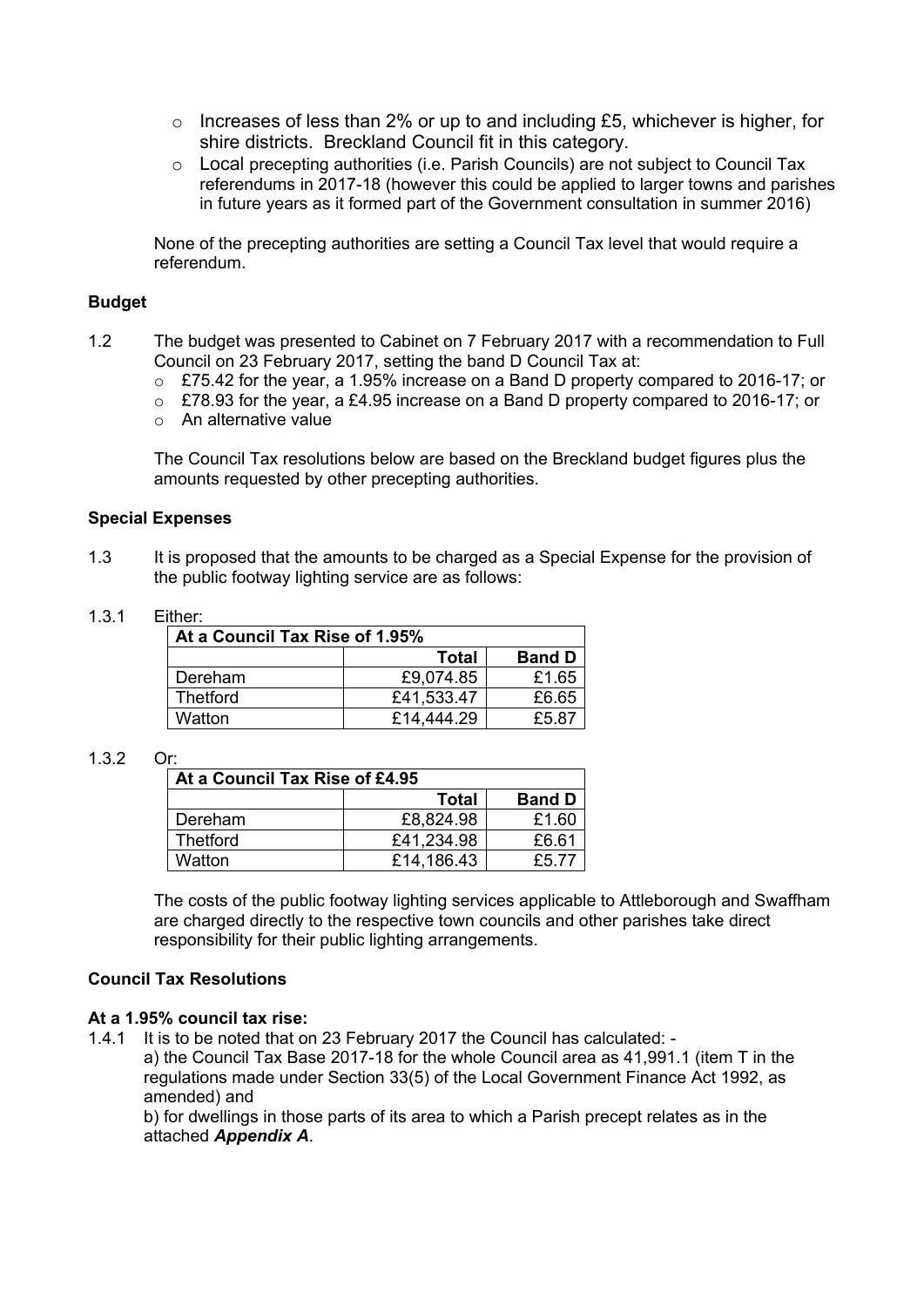- 1.4.2 Calculate that the Council Tax requirement for the Council's own purposes for 2017-18 (excluding Parish precepts) is £3,232,136
- 1.4.3 That the following amounts be calculated by the Council for the year 2017-18 in accordance with Sections 31 to 36 of the Local Government Finance Act 1992 as amended (the Act):-

| a) |             | £75,686,518 being the aggregate of the amounts which the Council<br>estimates for the expenditure items set out in Section 31A(2)<br>of the Act;                                                                                                |
|----|-------------|-------------------------------------------------------------------------------------------------------------------------------------------------------------------------------------------------------------------------------------------------|
| b) | £68,929,975 | being the aggregate of the amounts which the Council<br>estimates for the income items set out in Section 31A(3) of<br>the Act;                                                                                                                 |
| C) | £6,756,543  | being the amount by which the aggregate at 1.4.3(a) above<br>exceeds the aggregate at 1.4.3(b) above, calculated by the<br>Council, in accordance with Section 31A(4) of the Act, as its<br>Council Tax requirement for the year;               |
| d) | £160.90     | being the amount at 1.4.3(c) above, divided by the amount at<br>1.4.1(a) above, calculated by the Council, in accordance with<br>Section 31B(1) of the Act, as the basic amount of its Council<br>Tax for the year (including Parish precepts); |
| e) | £3,589,459  | being the aggregate amount of all special items (including<br>Parish precepts) referred to in Section 34(1) of the Act (as<br>per the attached <b>Appendix A</b> );                                                                             |
| f) | £75.42      | being the amount at 1.4.3(d) above less the result given by                                                                                                                                                                                     |

f) £75.42 being the amount at 1.4.3(d) above less the result given by dividing the amount at 1.4.3(e) above by the amount at 1.4.1(a) above, calculated by the Council, in accordance with Section 34(2) of the Act, as the basic amount of its Council Tax for the year for dwellings in those parts of its areas to which no special item relates;

- g) The figures shown in *Appendix B1*, being the amounts given by adding to the amount at 1.4.3(f) above the amounts of the special item or items relating to dwellings in those parts of the Council's area mentioned above divided in each case by the amount at 1.4.1(b) above, calculated by the Council, in accordance with Section 34(3) of the Act, as the basic amounts of its Council Tax for the year for dwellings in those parts of its area to which one or more special items relate;
- h) The figures shown in *Appendix C1*, being the amounts given by multiplying the amounts at 1.4.3(f) and 1.4.3(g) above by the number which, in the proportion set out in Section 5(1) of the Act, is applicable to dwellings listed in a particular valuation band divided by the number which in that proportion is applicable to dwellings listed in valuation band D, calculated by the Council, in accordance with Section 36(1) of the Act as the amounts to be taken into account for the year in respect of categories of dwellings listed in different valuation bands.
- 1.4.4 That it be noted that for the year 2017-18 the Norfolk County Council and Norfolk Police & Crime Commissioner have stated the following amounts in precepts issued to the Council, in accordance with Section 40 of the Local Government Finance Act 1992, for each of the categories of dwellings shown below:-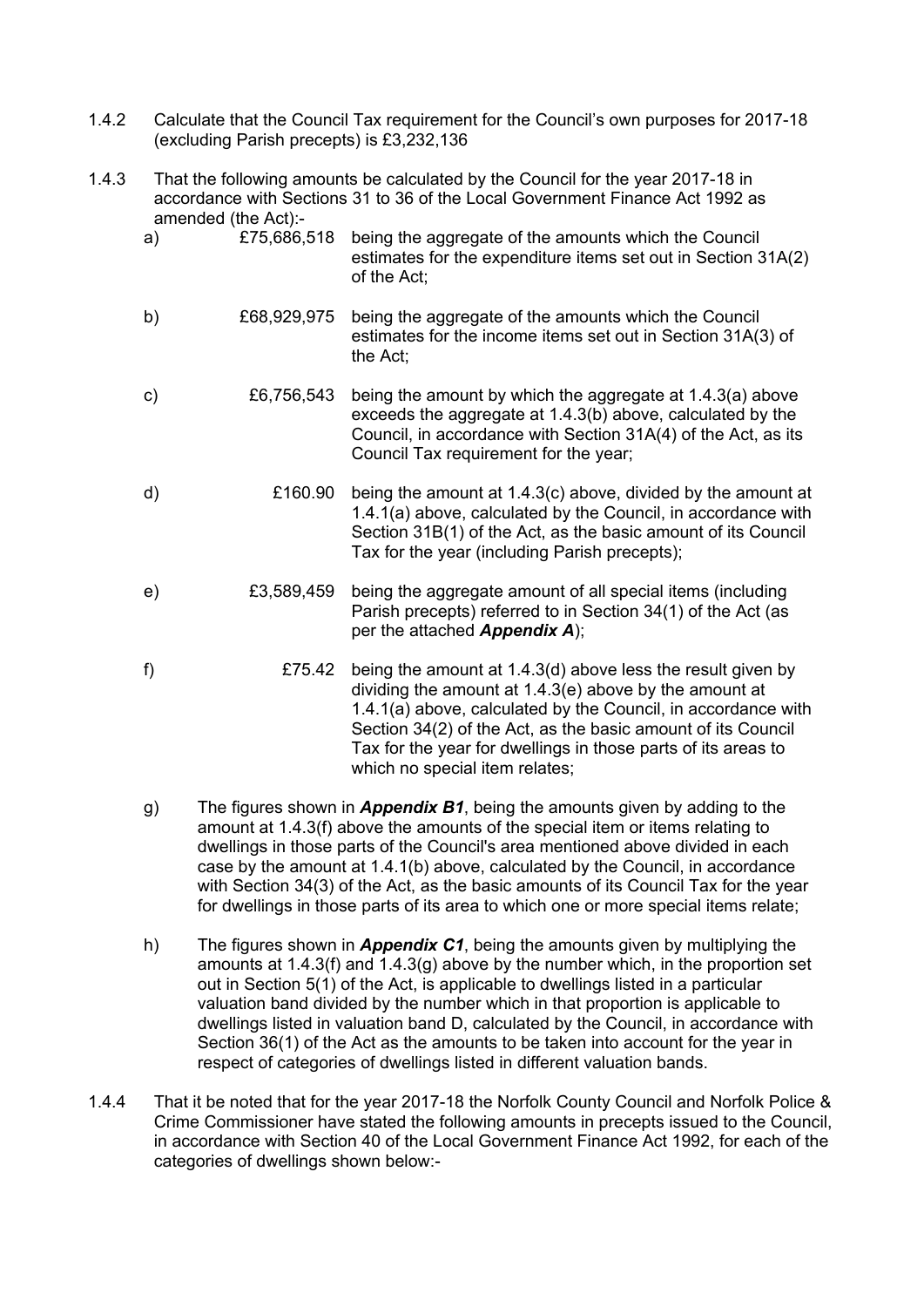|             | <b>Band</b> | <b>Band</b> | <b>Band</b> | <b>Band</b> | <b>Band</b> | <b>Band</b> | <b>Band</b> | <b>Band</b> |
|-------------|-------------|-------------|-------------|-------------|-------------|-------------|-------------|-------------|
|             |             | D           |             |             |             |             |             |             |
| <b>NCC</b>  | £831.96     | £970.62     | £1.109.28   | £1.247.94   | £1.525.26   | £1.802.58   | £2.079.90   | £2.495.88   |
| <b>NPCC</b> | £144.78     | £168.91     | £193.04     | £217.17     | £265.43     | £313.69     | £361.95     | £434.34     |

1.4.5 That having calculated the aggregate in each case the amounts at 1.4.3(h) and 1.4.4 above, the Council, in accordance with Section 30(2) of the Local Government Finance Act 1992, hereby sets the amounts shown in *Appendix D1* as the amount of Council Tax for 2017-18 of the categories of dwellings shown.

### **At a £4.95 council tax rise:**

- 1.4.6 It is to be noted that on 23 February 2017 the Council has calculated: a) the Council Tax Base 2017-18 for the whole Council area as 41,991.1 (item T in the regulations made under Section 33(5) of the Local Government Finance Act 1992, as amended) and b) for dwellings in those parts of its area to which a Parish precept relates as in the attached *Appendix A*.
- 1.4.7 Calculate that the Council Tax requirement for the Council's own purposes for 2017-18 (excluding Parish precepts) is £3,378,604
- 1.4.8 That the following amounts be calculated by the Council for the year 2017-18 in accordance with Sections 31 to 36 of the Local Government Finance Act 1992 as amended (the Act):-

| £68,783,507<br>b)<br>being the aggregate of the amounts which the Council<br>estimates for the income items set out in Section 31A(3) of<br>the Act;<br>£6,903,011<br>being the amount by which the aggregate at 1.4.8(a) above<br>C)<br>exceeds the aggregate at 1.4.8(b) above, calculated by the<br>Council, in accordance with Section 31A(4) of the Act, as its<br>Council Tax requirement for the year;<br>£164.39<br>d)<br>Tax for the year (including Parish precepts);<br>being the aggregate amount of all special items (including<br>£3,588,653<br>e)<br>Parish precepts) referred to in Section 34(1) of the Act (as<br>per the attached <b>Appendix A</b> );<br>f)<br>£78.93<br>being the amount at 1.4.8(d) above less the result given by<br>dividing the amount at $1.4.8(e)$ above by the amount at<br>Section 34(2) of the Act, as the basic amount of its Council<br>Tax for the year for dwellings in those parts of its areas to<br>which no special item relates; | a) | £75,686,518 | being the aggregate of the amounts which the Council<br>estimates for the expenditure items set out in Section 31A(2)<br>of the Act;                                                           |
|------------------------------------------------------------------------------------------------------------------------------------------------------------------------------------------------------------------------------------------------------------------------------------------------------------------------------------------------------------------------------------------------------------------------------------------------------------------------------------------------------------------------------------------------------------------------------------------------------------------------------------------------------------------------------------------------------------------------------------------------------------------------------------------------------------------------------------------------------------------------------------------------------------------------------------------------------------------------------------------|----|-------------|------------------------------------------------------------------------------------------------------------------------------------------------------------------------------------------------|
|                                                                                                                                                                                                                                                                                                                                                                                                                                                                                                                                                                                                                                                                                                                                                                                                                                                                                                                                                                                          |    |             |                                                                                                                                                                                                |
|                                                                                                                                                                                                                                                                                                                                                                                                                                                                                                                                                                                                                                                                                                                                                                                                                                                                                                                                                                                          |    |             |                                                                                                                                                                                                |
|                                                                                                                                                                                                                                                                                                                                                                                                                                                                                                                                                                                                                                                                                                                                                                                                                                                                                                                                                                                          |    |             | being the amount at 1.4.8(c) above, divided by the amount at<br>1.4.6(a) above, calculated by the Council, in accordance with<br>Section 31B(1) of the Act, as the basic amount of its Council |
|                                                                                                                                                                                                                                                                                                                                                                                                                                                                                                                                                                                                                                                                                                                                                                                                                                                                                                                                                                                          |    |             |                                                                                                                                                                                                |
|                                                                                                                                                                                                                                                                                                                                                                                                                                                                                                                                                                                                                                                                                                                                                                                                                                                                                                                                                                                          |    |             | 1.4.6(a) above, calculated by the Council, in accordance with                                                                                                                                  |

g) The figures shown in *Appendix B2*, being the amounts given by adding to the amount at 1.4.8(f) above the amounts of the special item or items relating to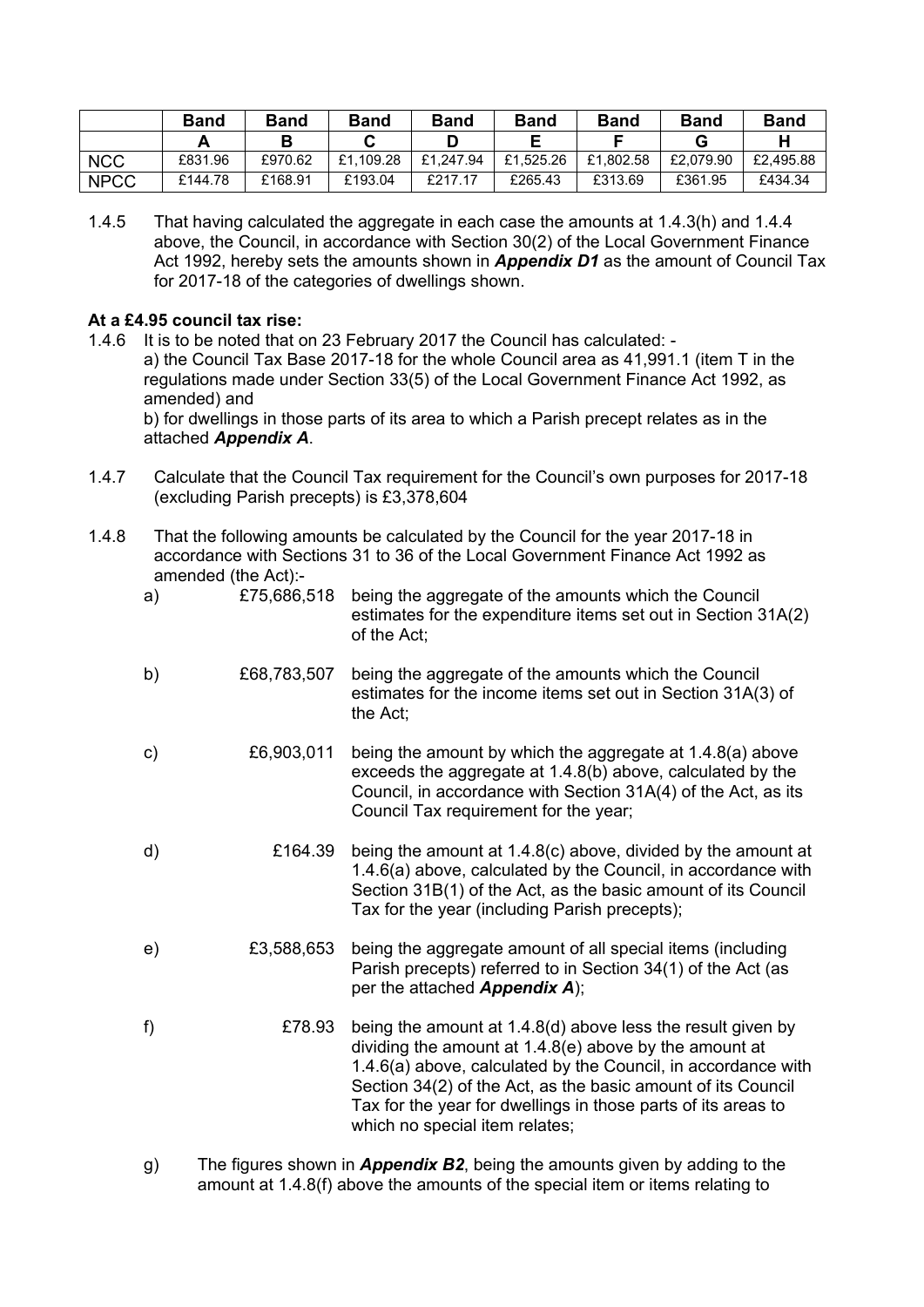dwellings in those parts of the Council's area mentioned above divided in each case by the amount at 1.4.6(b) above, calculated by the Council, in accordance with Section 34(3) of the Act, as the basic amounts of its Council Tax for the year for dwellings in those parts of its area to which one or more special items relate;

- h) The figures shown in *Appendix C2*, being the amounts given by multiplying the amounts at 1.4.8(f) and 1.4.8(g) above by the number which, in the proportion set out in Section 5(1) of the Act, is applicable to dwellings listed in a particular valuation band divided by the number which in that proportion is applicable to dwellings listed in valuation band D, calculated by the Council, in accordance with Section 36(1) of the Act as the amounts to be taken into account for the year in respect of categories of dwellings listed in different valuation bands.
- 1.4.9 That it be noted that for the year 2017-18 the Norfolk County Council and Norfolk Police & Crime Commissioner have stated the following amounts in precepts issued to the Council, in accordance with Section 40 of the Local Government Finance Act 1992, for each of the categories of dwellings shown below:-

|             | <b>Band</b> | <b>Band</b> | <b>Band</b> | <b>Band</b> | <b>Band</b> | <b>Band</b> | <b>Band</b> | <b>Band</b> |
|-------------|-------------|-------------|-------------|-------------|-------------|-------------|-------------|-------------|
|             |             |             |             |             |             |             |             |             |
| <b>NCC</b>  | £831.96     | £970.62     | £1.109.28   | £1.247.94   | £1.525.26   | £1.802.58   | £2.079.90   | £2.495.88   |
| <b>NPCC</b> | £144.78     | £168.91     | £193.04     | £217.17     | £265.43     | £313.69     | £361.95     | £434.34     |

1.4.10 That having calculated the aggregate in each case the amounts at 1.4.8(h) and 1.4.9 above, the Council, in accordance with Section 30(2) of the Local Government Finance Act 1992, hereby sets the amounts shown in *Appendix D2* as the amount of Council Tax for 2017-18 of the categories of dwellings shown.

*Appendix E* provides some definitions for the formal Council Tax resolution above.

### **Excessiveness Determination**

1.5 The Council's basic amount of Council Tax (including special expenses) as calculated for 2017-18 is either 1.95% or £4.95 higher than that calculated for 2016-17 and therefore within the limit above which a referendum would be required.

Accordingly it can be determined that the Council's basic amount of Council Tax is not excessive for 2017-18 in accordance with the principles approved under section 52ZB of the Local Government Finance Act 1992 (as amended).

### 2.0 **OPTIONS**

- 2.1 Approve recommendations 1 and 3 of this report; or
- 2.2 Approve recommendations 2 and 4 of this report; or
- 2.3 Make changes before approving either recommendations 1 and 3 of this report or recommendations 2 and 4 of this report.

#### 3.0 **REASONS FOR RECOMMENDATION(S)**

3.1 As the billing authority, Breckland is required by the Local Government Finance Act 1992 to set the council tax by 11<sup>th</sup> March each year.

#### 4.0 **EXPECTED BENEFITS**